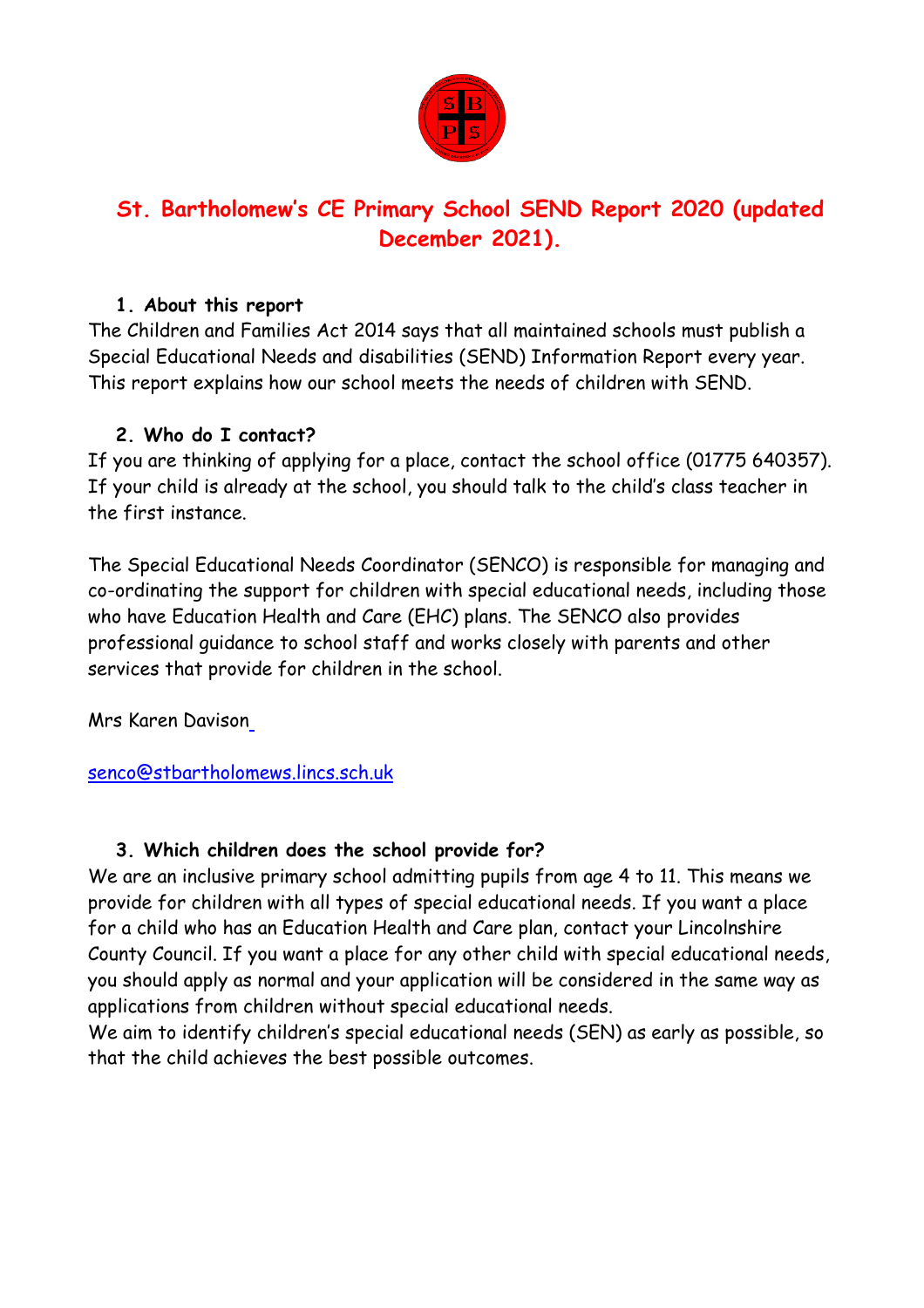A pupil has SEN where their learning difficulty or disability calls for special educational provision. That is provision which is different from or additional to that normally available to pupils of the same age.

Children may have one or more broad areas of special educational need:

- **Communication and interaction** including speech and language difficulties and autism
- **Cognition and learning** including developmental delay and specific learning difficulties such as dyslexia, dyscalculia and dyspraxia.
- **Social, emotional and mental health difficulties**  including difficulties with behaviour, attention deficit hyperactive disorder, an attachment disorder or anxiety.
- **Sensory and/or physical needs-** including visual and hearing impairment, dyspraxia, cerebral palsy and other physical disabilities or medical conditions which affect a child's learning.

# **4. Summary of how the school meets the needs of children with SEN and disabilities.**

# **Objectives of our SEND Provision:**

Ensure all pupils have access to a broad, balanced and relevant curriculum Provide a differentiated curriculum appropriate to the individual's needs and ability Ensure the identification of all pupils requiring SEND provision as early as possible in their primary career through a Graduated Approach.

Ensure that SEND pupils take as full a part as possible in all school activities Liaise with outside agencies, when this would be beneficial, in order to access further specialist support for pupils and parents

The main methods of provision made by our school are extremely flexible and are tailored to the needs of the pupils as much as possible. Staff are experienced and are highly committed to making children's lives not only productive but happy.

Examples of SEND provision include:

Quality first teaching in class supported by a differentiated curriculum

Additional intervention work with a teacher or support staff, either individually or in a small group

 $\Box$  In-class support, with adult assistance where appropriate

Support from specialists using specific programmes and training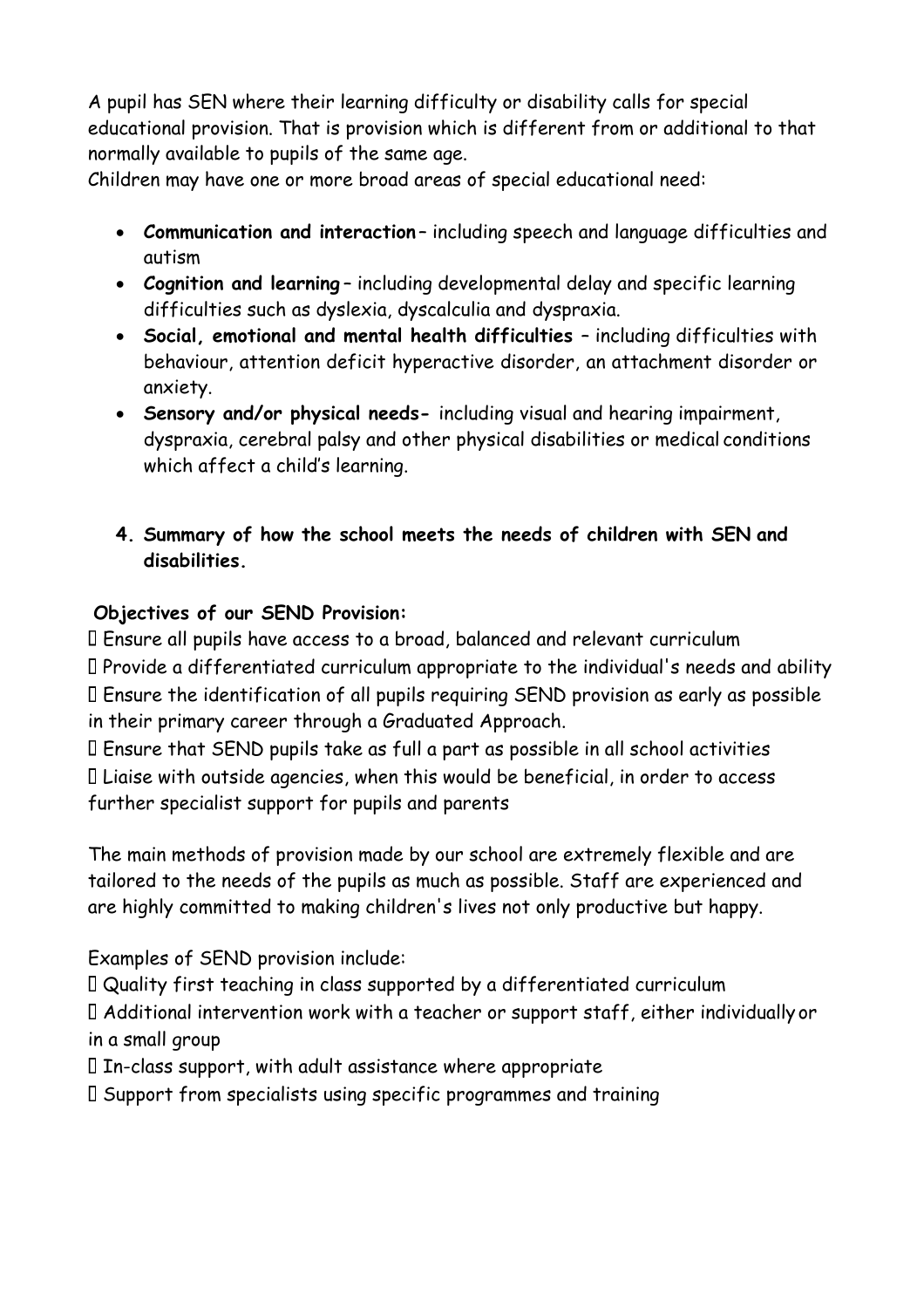Together, we will form a plan of action and involve the appropriate people. To gain a full picture, sharing information from home and school is beneficial. Using this information, we will decide on the next steps and the timescale.



#### **Assess**

Your child's difficulties are assessed by the class teacher so that the right support can be given. This should include, for example, asking you what you think, talking to professionals who work with your child and looking at records and other information. This should be reviewed regularly so that the support provided continues to meet your child's needs.

# **Plan**

The class teacher needs to agree, with your involvement, the outcomes that the SEN support is intended to achieve, for example, how your child will benefit from any support they get.

Everyone who is involved will need to have a say in deciding what kind of support will be provided and decide a date by which they will review this so that they can check to see how well the support is working and whether the outcomes have been, or are being, achieved.

### **Do**

The school will put the planned support into place. The teacher remains responsible for working with your child on a daily basis, but the SENDCo and any support staff or specialist teaching staff involved in providing support should work closely to track your child's progress and check that the support is being effective.

### **Review**

The support your child receives should be reviewed at the time agreed in the plan. You can then decide together if the support is having a positive impact, whether the outcomes have been, or are being, achieved and if or how any changes should be made. Sometimes advice or a further assessment is needed from an outside agency

If a child is looked after by the local authority they will have a Care Plan including a Individual Education Plan (IEP) and a Health plan. We will co-ordinate these plans with the SEN support plan and will involve parents and carers as well as foster carers or social workers in discussions.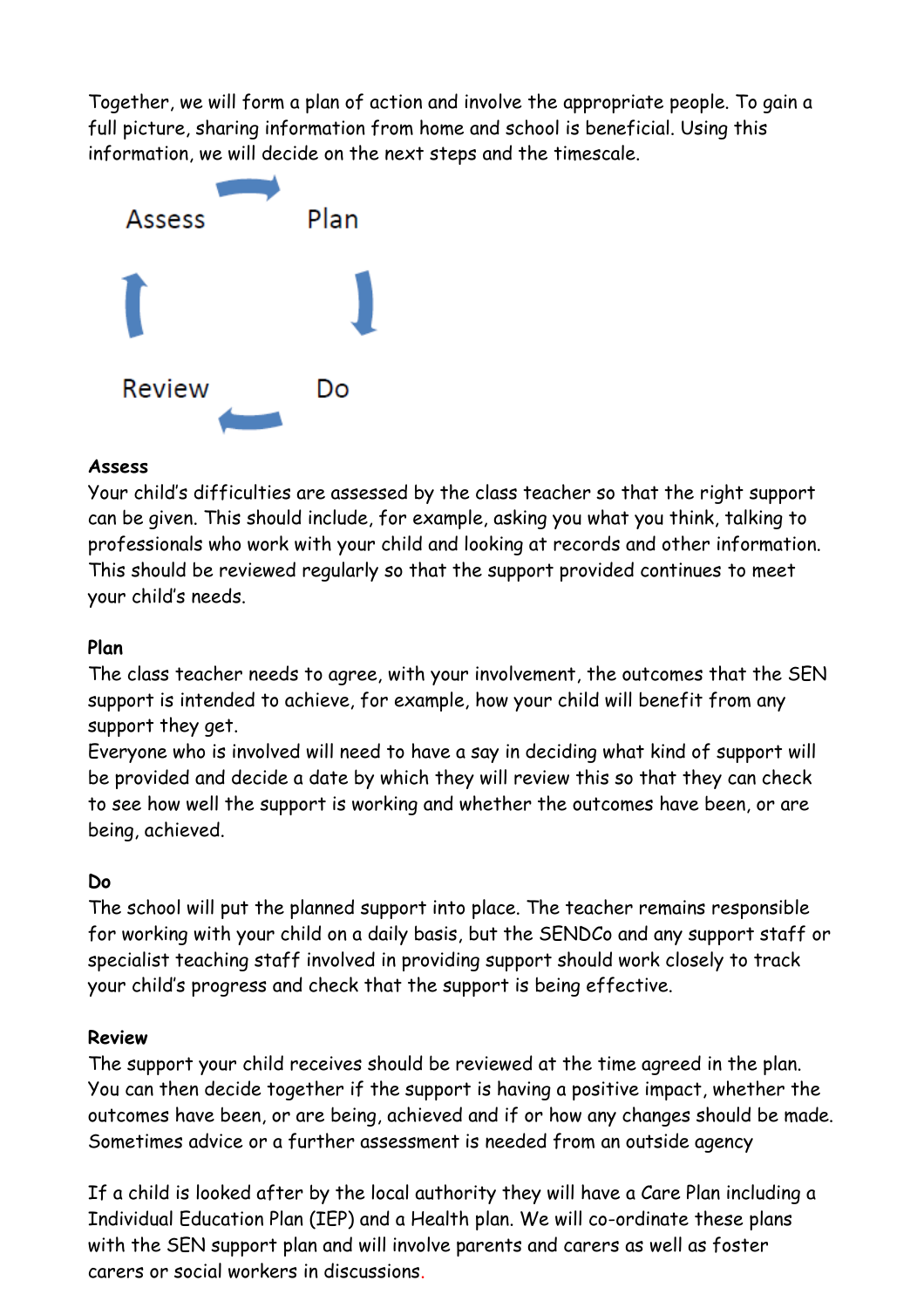### **5.How does the school identify children's special educational needs?**

At our school, we monitor the progress and attainment of every child on a regular basis. If any child is encountering difficulties, we will consider the intervention necessary to support his/her learning and complete an Internal Referral Form. "Extra help" does not only relate to learning, it includes emotional well-being, social interaction, communication problems, mental health and physical or sensory difficulties. If we think your child needs to be placed on our SEND register, we would arrange a meeting with you.

## **6. How will the school support my child/young person?**

The support begins at a school level, such as in-class targeted intervention, individual specific activities or use of appropriate learning resources. Most Special Educational Needs will be met within class. Additional intervention, be it with school staff or external specialist agencies / services, is not always needed. However, in consultation with you, we would decide if involving an agency would be beneficial. The agencies and support services we currently work with are:

- Educational Psychologist
- Speech and Language Therapy Service
- Pathways (Behavioural Support Service)
- Specialist Teaching Team
- Community Paediatrician
- School Nurse Service
- CAMHS (Child and Adolescent Mental Health Service)
- Physiotherapy
- Occupational Therapists
- Social Communication Working Together Team
- Sensory education support team
- Healthy Minds Lincolnshire
- Educational Psychologist

# **7. How will I know how well my child/young person is doing?**

Partnership between school and home is crucial. If your child is on our SEND register, you will be kept informed of progress each term. Your child's progress will be reviewed against individual targets and next steps identified. In addition to this, we currently assess each child using standardised tests and, in some cases, PIVATs, which are statements broken down into smaller steps. For all other children, you are given the opportunity to arrange a meeting with your child's class teacher each term. However, at any point, if you require further support or advice, contact your child's teacher and arrange a meeting. Conversely, we would contact you if we had any concerns regarding your child.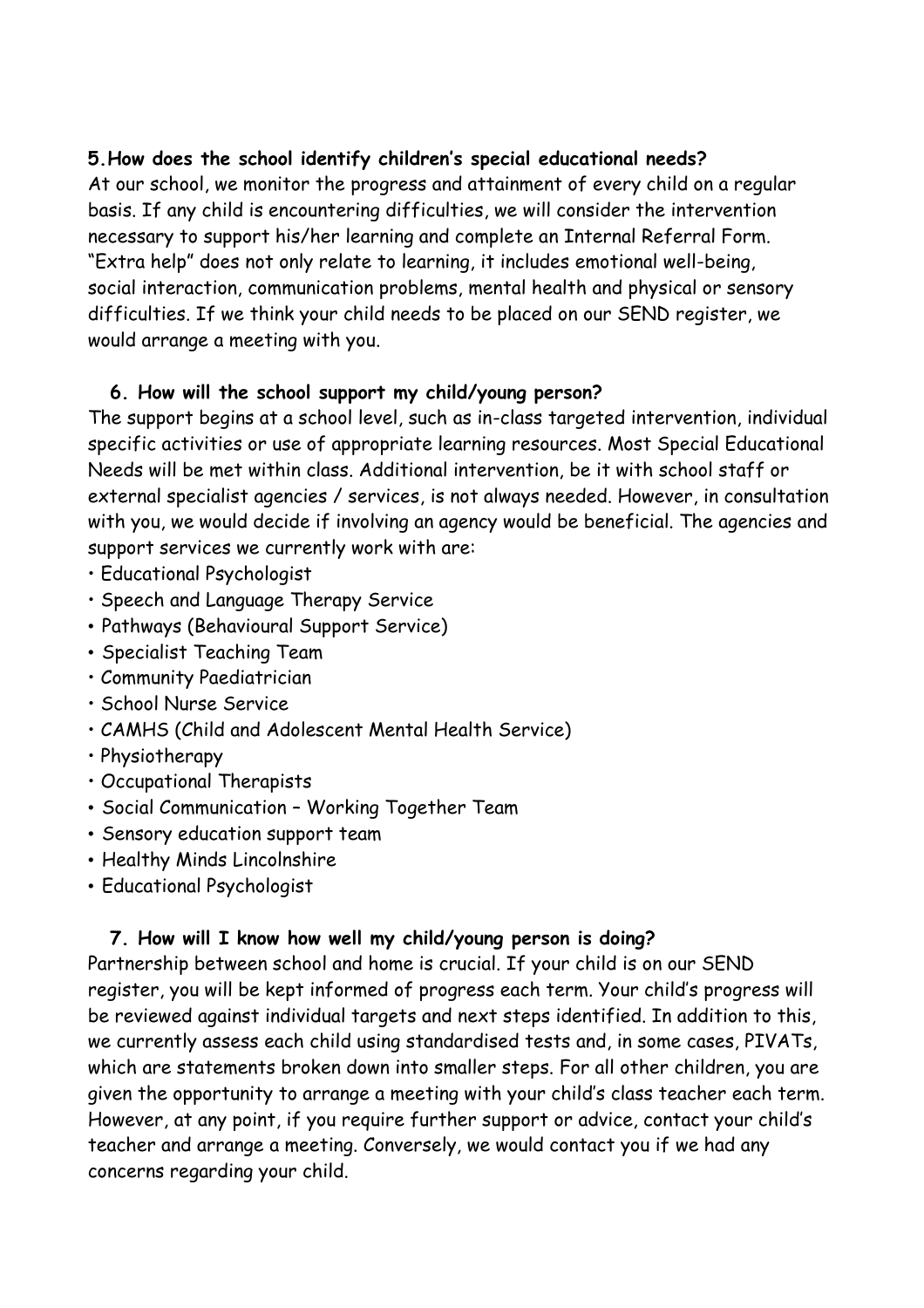The school tracks pupils' progress and attainment very closely and reports to the Governors termly.

Your child's progress and achievements will be shared with you during parent consultations evenings. If your child is on the SEND register and has an Individual Education Plan (IEP) this will also be shared and discussed with you. If your child is not making the progress that we would like, then we will discuss, in consultation with yourself, changing the support that they are receiving or involving new outside agencies to offer advice.

# **8. How will my child be involved in the process and be able to contribute their views?**

At every review point in the year, October, February and June, your child will have the opportunity to talk about his/her learning and think about next steps in relation to individual targets. We want all our pupils to take ownership of their learning so we talk to them about targets and next steps, either verbally or through marking and feedback.

# **9. How will the curriculum be matched to my child's needs?**

Every child in our school will have access to a broad, balanced and inspirational curriculum. Your child's class teacher will differentiate the learning for all the children in the class, ensuring the tasks match the children's abilities, whilst still providing the correct level of challenge. To support learning in the classroom, we will utilise ICT, resources, routine strategies, careful grouping of pupils and, when appropriate, additional adults.

# **10. How does the school prepare and support children to transfer to school or the next stage of education?**

We would want to meet with yourself and your child to discuss any needs. There would be an opportunity to meet with your child's new class teacher and the SENCo.

We think carefully about transition, be it to a new class or to secondary school. When moving into the next class, all class teachers pass on information and take time to discuss any pupils with SEND. When preparing for secondary school, we can offer guidance. All relevant paperwork, including details of provision for your child, will be transferred to the secondary school.

# **11. How accessible is the school and how does the school arrange equipment or facilities children need?**

Please see our accessibility policy.

**How accessible is the school for pupils with a disability?**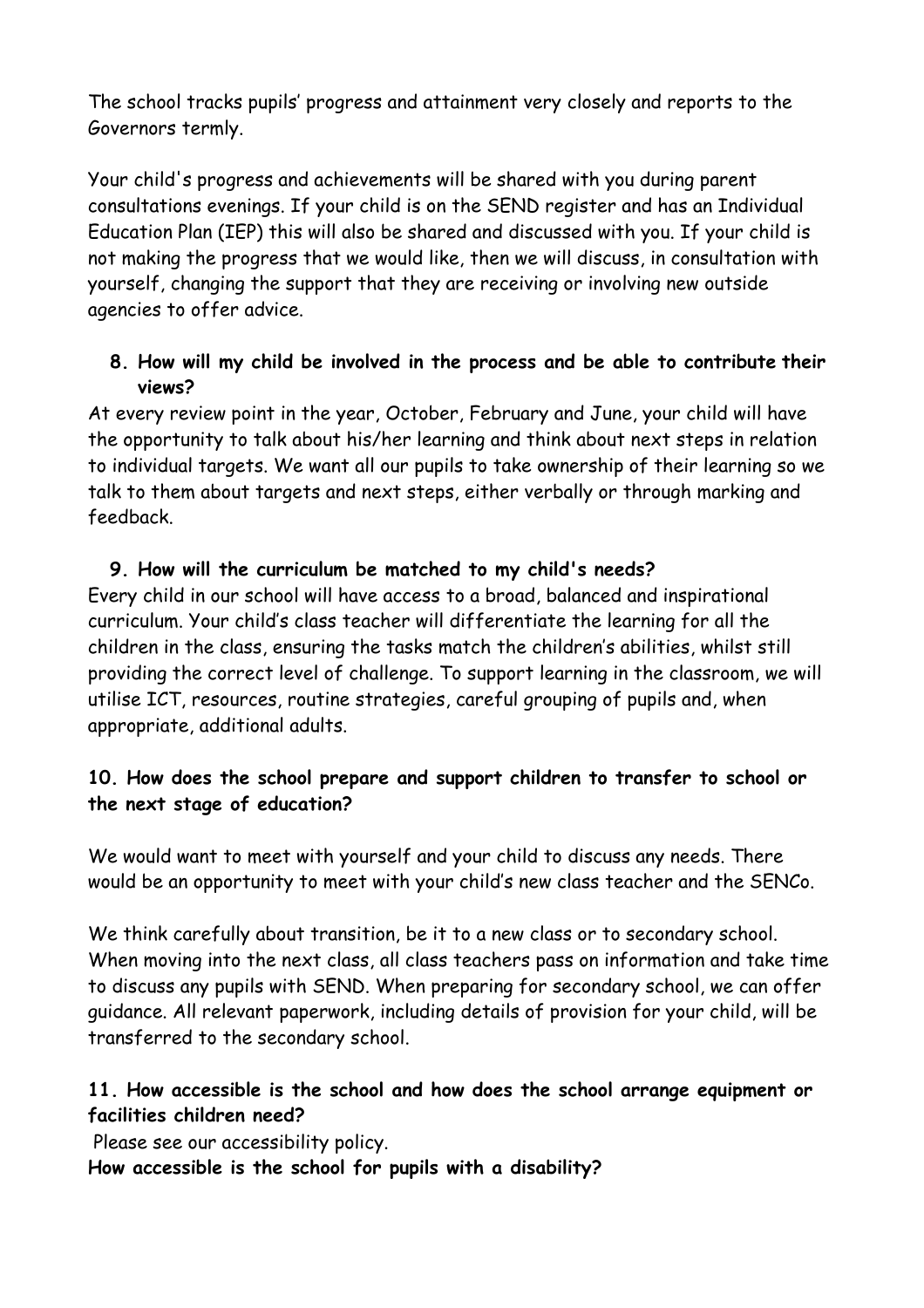All areas of the school are on ground level with corridors and doorways being wide enough for that require wheelchair access. We have a disabled toilet.

# **Will you make adjustments if my child or I have a disability?**

We always make reasonable adjustments for pupils and their parents/carers, where we can. We work closely with parents/carers and any outside agencies who give us advice.

## **Will my child be included in all activities, for example school trips?**

We go to great lengths to ensure that any pupil with a special educational need and/or disability has the necessary adult support or required equipment so that they can take part, this includes school trips and residential.

# **How will my child be included in lessons if they have special educational needs and/or a disability?**

Pupils are supported to access the curriculum at an appropriate level according to their specific needs. Staff work hard in order to plan differentiated lessons in order to meet the specific needs.

### **15. What support can I do at home?**

We will suggest activities, resources or signpost you to relevant websites or games you can do at home. We are always available and if you require any further advice or support, you can arrange a meeting with the class teacher or the SENCo.

### **16. How can I access support for myself and my family?**

There is further information about various aspects of support on the Local Authority's website:

[https://www.lincolnshire.gov.uk/childcare-and-family-support/special-educational](https://www.lincolnshire.gov.uk/childcare-and-family-support/special-educational-needs-and-disabilities/send-local-offer/)[needs-and-disabilities/send-local-offer/](https://www.lincolnshire.gov.uk/childcare-and-family-support/special-educational-needs-and-disabilities/send-local-offer/)

### **Liaise**

The Liaise service in Lincolnshire provides free, confidential and impartial information, advice and support to children and young people with Special Educational Needs and to their parents and carers. They assist in a number of ways including telephone information and advice, attending meetings, and helping with completing forms and writing letters. Many parents use the Liaise service to support with Education and Health Care Plan applications. The SENCo has a variety of leaflets signposting the services Liaise can support with. **Liaise contact number is 0800 195 1635**

<https://www.lincolnshire.gov.uk/liaise>